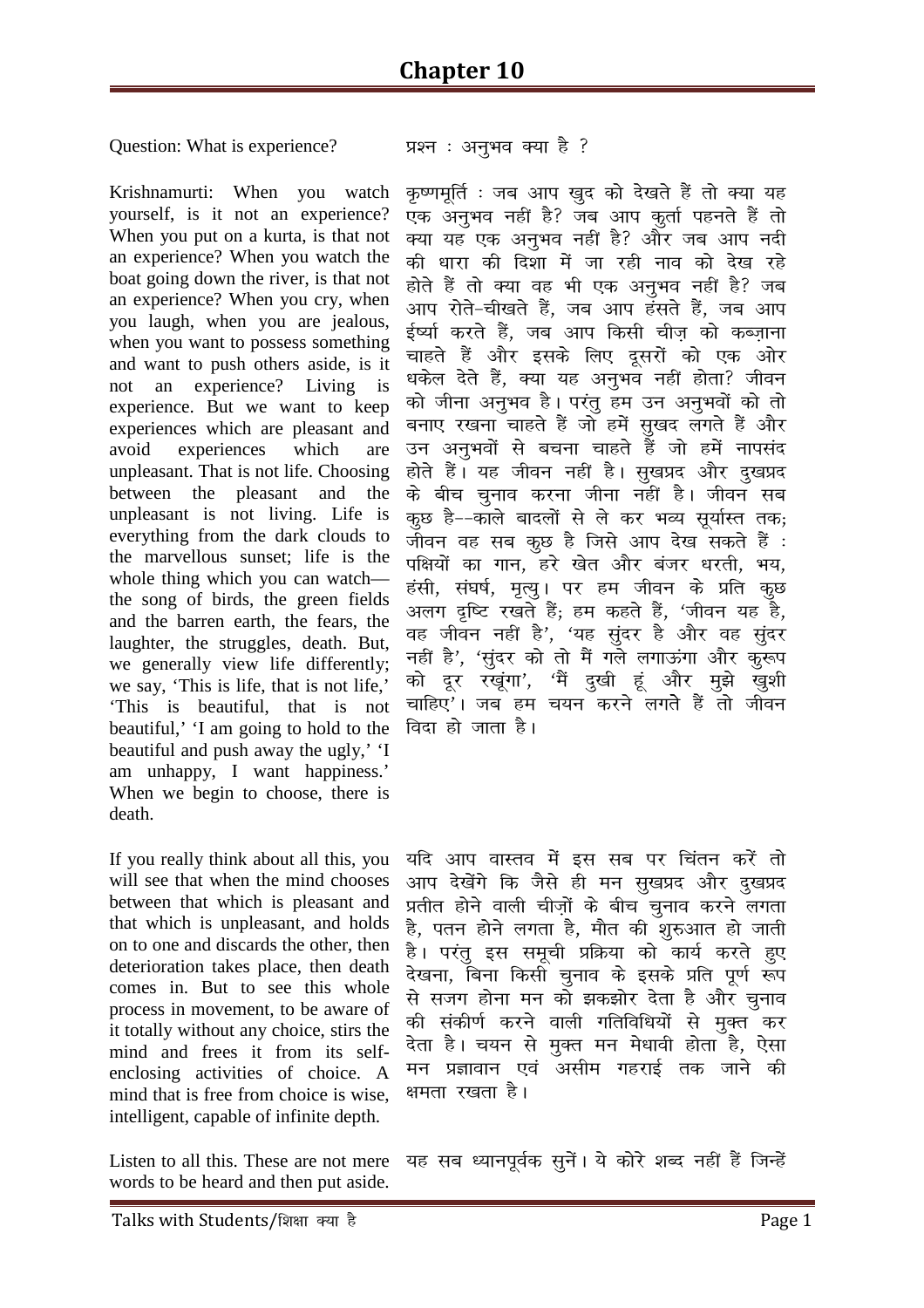Experiences of various kinds are impinging all the time on our minds, and our minds now are only capable of choice, choosing one experience and holding on to it and discarding another experience. When a mind retains an experience, from that experience it creates a tradition, and that tradition becomes choice and action. A mind that is merely caught in choice can never find out what truth is. So, it is only the mind that sees the whole movement of darkness and of light that is highly sensitive, intelligent. Only then can that which we call God come to be.

You have been listening for some days to all that has been said. Are you aware of what is taking place in you;s how your mind thinks, how your mind watches things and people around? Are you watching more, seeing more, feeling more? Are you aware of all this? Do you understand what I am talking about? Are you aware of what is going on within yourself, in your mind, in your feelings? Do you ever watch the trees, the river? Do you see how you are looking at the river? What are the thoughts that come into your mind as you watch that river?

If you are not aware of all that is going on in your mind when you see something, then you will never know the operations of your mind, the workings of your mind, and without knowing that, you are not educated. You may have a few alphabets after your name, but that is not education. To be educated, you have to find out if your mind functions in tradition, if it is caught in the usual habitual routine. Do you do things because your parents want you to do them?

*lqudj Hkqyk fn;k tk,A vusd çdkj ds vuqHko gekj s eu ls yxkrkj Vdjkrs jgrs gSa vkSj vHkh*  जैसी स्थिति हमारी है उसमें हमारे मन बस चयन *करना ही जानते हैं, एक अनुभव को चुन लेते हैं, mlls tqM+ tkrs gSa vkSj vU; dh vogsyuk djus yxrs gSaA tc eu fdlh vuqHko dks idM+rk gS rks ml vuqHko ls og dksb Z ifjikVh ;k ij aijk dk fuekZ.k dj ysrk gS vkSj ogh ifjikVh p;u rFkk*  कर्म में बदल जाती है। जो मन केवल इस और उसमें चनाव ही करता रहता है. सत्य को कभी नहीं *tku ldrkA vr% dsoy ogh eu tks va/kdkj ,oa çdk'k dh lewph xfrfof/k dks ns[krk gS ç[kj :i ls laosnu'khy ,oa es/kkoh gksrk gSA dsoy rHkh og çdV gks ldrk gS ftls ge b Z'oj dgrs gSaA* 

पिछले कुछ दिनों से आप यह सब सुन रहे हैं। क्या *vkidks bldk irk gS fd vkids Hkhrj D;k&D;k gks jgk gS] vkidk eu fdl çdkj ls lksp jgk*  है, अपने आसपास की तमाम चीजों और लोगों को *fdl rjg ls ns[k jgk gS\ D;k vki igys dh*  अपेक्षा अधिक ध्यान से देखने लगे हैं, अधिक ध्यान *ls fujh{k.k djus yxs gSa] D;k vkidh vuqHkwfr;ka पहले से अधिक प्रखर हुई हैं? क्या आप इस सब ds çfr lpsr gSa\ D;k vki le> ik jgs gSa fd eSa किस बारे में बात कर रहा हूं? क्या आप इस बारे esa tkx:d gSa fd vkids ân; esa] vkids eu esa]*  आपकी भावनाओं में क्या चल रहा है? क्या आप *dHkh o`{kksa dks ns[krs gSa] unh dks ns[krs gSa\ D;k vkidk bl vksj /;ku tkrk gS fd unh dks vki*  किस तरह से देखा करते हैं? जिस समय आप नदी *का अवलोकन कर रहे होते हैं उस समय आपके eu esa dkSu ls fopkj gksrs gSa\* 

*tc vki fdlh pht+ dks ns[k jgs gksrs gSa rc ;fn vki ltx ugÈ gSa fd vkids eu ds Hkhrj ml le; D;k&D;k gks jgk gS rks vki vius eu dh क्रियाविधि को कभी नहीं जान पाएंगे. और उसे जाने fcuk vkidks f'kf{kr ugÈ dgk tk ldrkA vius uke ds vkxs dqN mikf/k;ka yxk ysuk f'k{kk ugÈ gSA f'kf{kr gksus ds fy, vkidks bldk irk yxkuk*  होगा कि क्या आपका मन परंपरा की पटरी पर चलता है, क्या यह आदतों के ढर्रे पर चलने का आदी है? क्या आप बहुत से कार्य केवल इसलिए करते हैं कि आपके माता-पिता ऐसा चाहते हैं? क्या *vki blfy, tusÅ igurs gSa D;ksafd çFkk ds*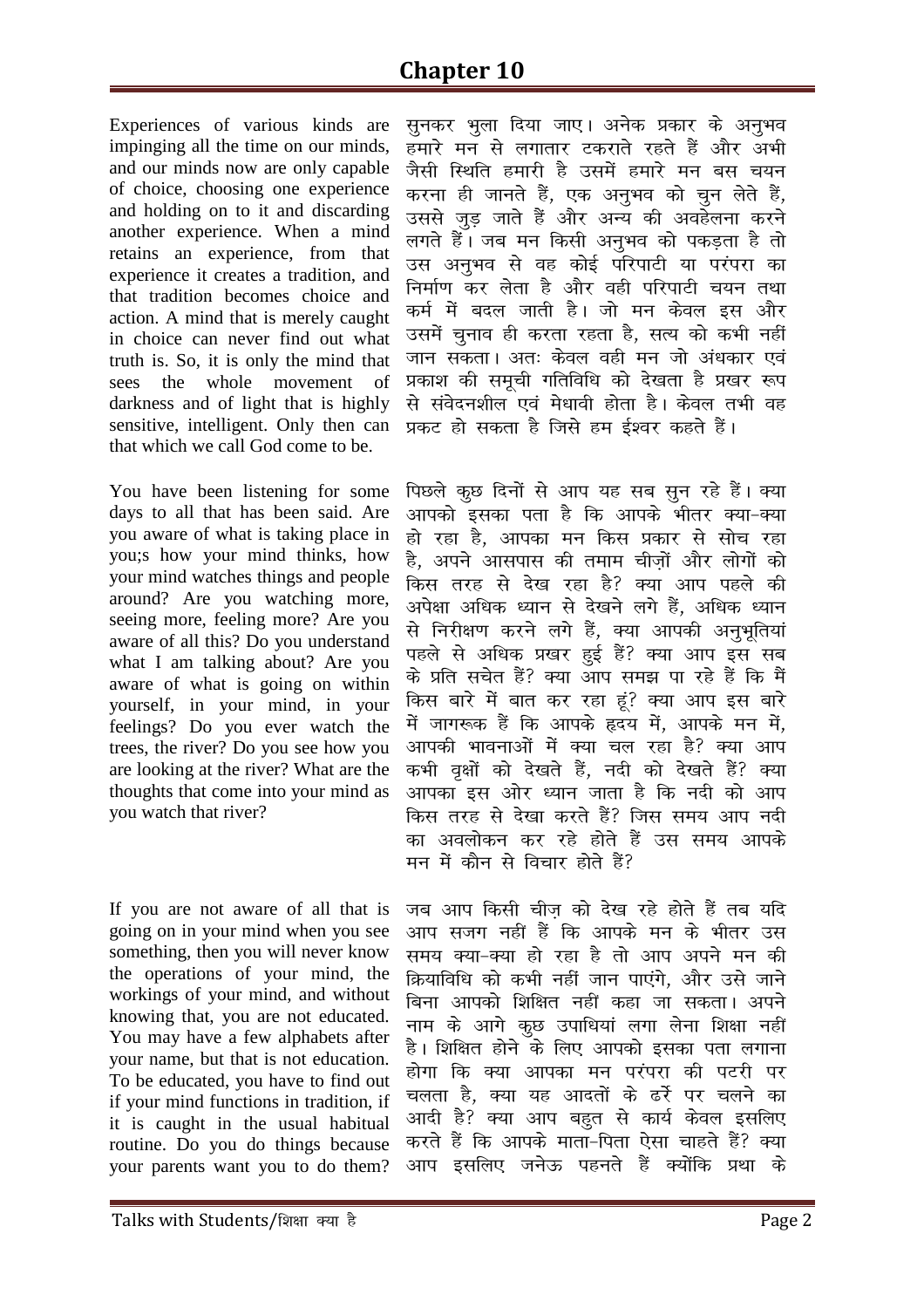Do you put on a sacred thread merely because that is the custom? Do you go to the temple to do puja because you have been told to, or because you have been meditating, or because you like it? Surely, all this indicates the operation of your mind, does it not? And without knowing that, how can you be educated?

The brain is an astounding thing if you watch it. There must be millions and millions of cells in it, and it must be a very complex mechanism. It must be most complex and concentrated because when I ask you a question, when I look at things, the mind goes through such a lot to produce an answer. You understand what I am talking about? If I ask you where you live, how quickly your mind operates! See the astounding rapidity of memory! If you are asked a question which you do not know, again look at what the mind goes through.

We are so rich in ourselves, but without knowing that richness, without knowing all its beauty, its complexity, we want every other richness—the richness of position, of office, of travel, of comfort, of knowledge, but these are all trivial riches compared to this thing. To know how the mind works and to go beyond it seems, to me, to be real education.

It has just been said that when we are confronted with something complex, when there is a problem, our mind becomes blank(sochne men asamarth). Does your mind become blank? Do you understand what I am asking you? Look, your mind is ceaselessly active, it is in constant movement. When you open your

अनसार यह जरूरी है? क्या आप मंदिर में इसलिए *iwtk djrs gSa fd vkidks ,slk djus ds fy, dgk x;k gS] ;k blfy, fd D;ksafd vki /;ku djrs*  रहे हैं, या आपको ऐसा करना अच्छा लगता है? *fuf'pr gh ;g lc vkids eu dh dk;ZO;kikj dks*  दर्शाता है, है न? और उसे जाने बिना आप शिक्षित *dSls dgyk ldrs gSa\* 

यदि आप अपने मस्तिष्क का ध्यान से अवलोकन करें तो पाएंगे कि मस्तिष्क एक विस्मयकारी चीज *gSA blesa djksM+ksa&vjcksa dksf'kdk,a gksrh gSa vkSj ;g*  एक अत्यंत जटिल यंत्र-तंत्र है। यह शायद सर्वाधिक जटिल और सक्ष्म संरचना है क्योंकि जब मैं आपसे *ç'u iwNrk gwa] tc eSa db Z ckrksa ij xkSj djrk gwa rks mŸkj nsus ds ç;kl esa eu dks fdruk vf/kd dke djuk iM+rk gSA vki le> jgs gSa u fd eSa*  किस बारे में बात कर रहा हूं? यदि मैं पूछूं कि *vki dgka jgrs gSa rks vkidk eu fdruh 'kh?kzrk ls dk;Z djus yxrk gS! vki ns[k ldrs gSa fd Le`fr dh xfr dSlh vk'p;Ztud :i ls rhoz gksrh*  है। और जब आपसे कोई ऐसा प्रश्न पछा जाता है *ftldk mŸkj vki ugÈ tkurs rks bldk Hkh*  अवलोकन करें कि तब आपका मन किस स्थिति से *गु*जरता है।

हमारे अपने भीतर इतनी समृद्धि है परंतु उस *le`f) dk] mldh lqanjrk dk] mldh xw<+rk dk gesa irk ugha gS blfy, ge vU; ekewyh lEink,a*  .<br>जैसे पद-प्रतिष्ठा, सरकारी ओहदा, यात्राएं, सुविधाएं और कूछ ज्ञान आदि चाहने लगते हैं जबकि आंतरिक समृद्धि की तुलना में ये सारी सम्पदाएं बिलकल तच्छ हैं। मन किस प्रकार से कार्य करता *gS bls tkuuk vkSj mlls Åij mB tkuk gh eq>s वास्त*विक शिक्षा जान पडता है।

*vHkh&vHkh ;g dgk tk pqdk gS fd tc gekjk किसी जटिलता से सामना होता है*, जब हमारे समक्ष .<br>ऐसी कोई समस्या होती है तो मन सोचने में असमर्थ, शून्य-सा हो जाता है। क्या आपका मन कभी इस प्रकार स्तब्ध होता है? आप समझ रहे हैं न कि मैं आपसे क्या पृछ रहा हूं? देखिए आपका मन सतत क्रियाशील रहता है. यह अबाध रूप से चलता रहता है। जब आप आंखें खोलते हैं तो अनेक प्रभावों से आपका सामना होता है और मन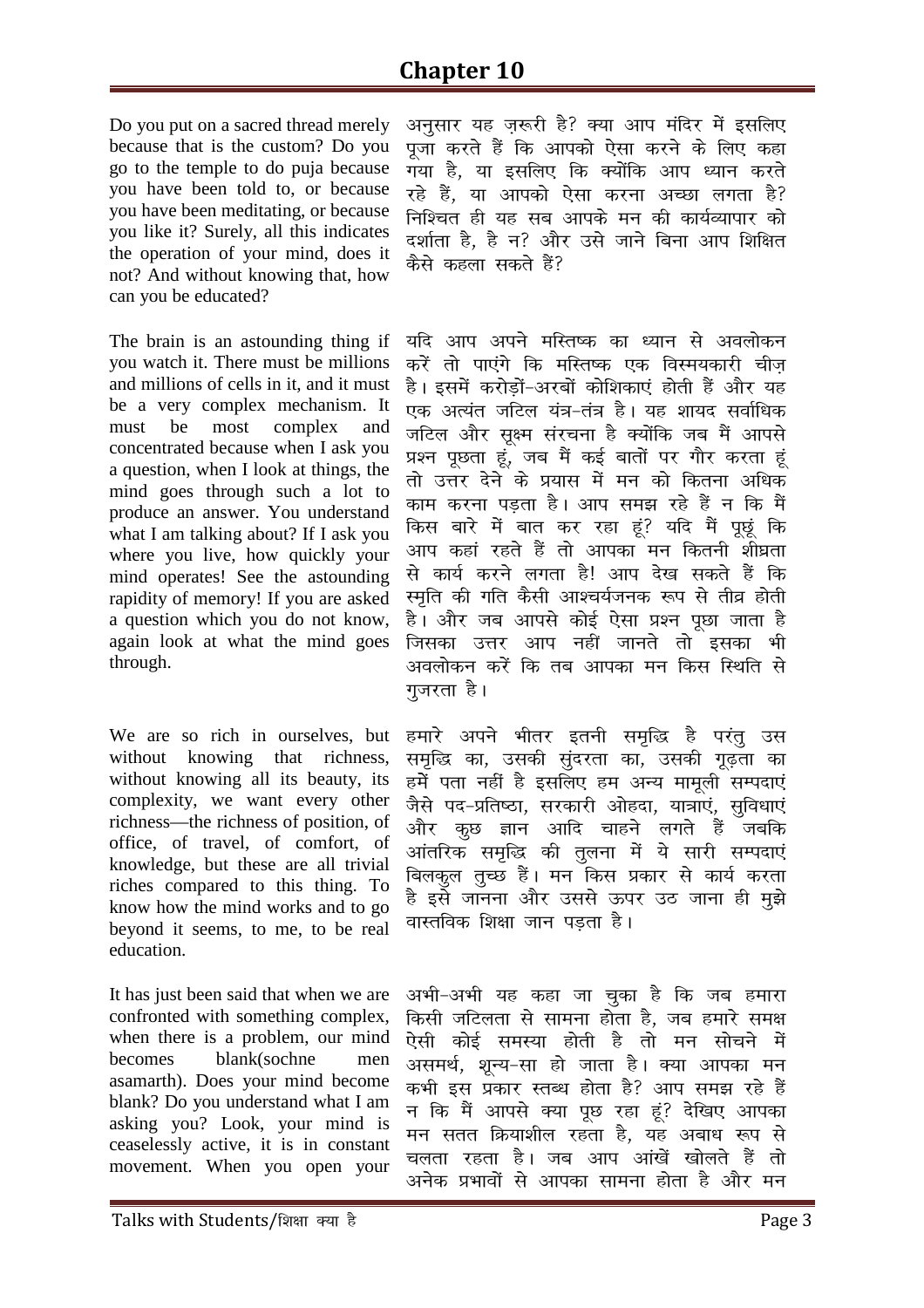eyes, you have various impressions, and the mind is receiving all these impressions—the light, the pictures, the windows, the green leaves, the movement of the animals and people. When you close your eyes, there is the inward movement of thought. So, the mind is constantly active; there is never a moment when it is still. That is the mind, not only at the superficial level, but also deep down. You know, after all, the Ganga is not just the surface water on which you see the ripples and the beauty of the sunshine; there is also the great depth of it, about 60 feet of water below the surface. The mind is not just the superficial expression of annoyance, of pleasure, of desires, of joy and frustration, but deep down, there is the whole mind, and all that is in movement all the time—asking questions, doubting, being frustrated, longing. When that movement is confronted with something which does not answer, it is shocked into paralysis for a second or two, and then it begins to act.

Have you not noticed when you see a beautiful thing, a beautiful mountain, a lovely river, a beautiful smile, how your mind becomes quiet? It is too much for the mind; for a second it is still, and then it begins to function. That is the case with most of us. Seeing that, is it possible for the mind to be still the whole way, not just at one level? Can your mind be totally still all the time, not through the shock of beauty or pain, not with any purpose—because the moment you have purpose, there is fear and envy behind it—but be totally still,(nischal)) deep down and also on the surface? You can only find out, you cannot answer yes or no.

*mu lkj s çHkkoksa dks&&çdk'k dks] fp=ksa dks] f[kM+fd;ksa dks] gj s iÙkksa dks rFkk i'kq&if{k;ksa]*  मनृष्यों आदि की गतिविधियों से उत्पन्न प्रभावों को *xzg.k djrk jgrk gSA tc vki vka[ksa can dj ysrs gSa rks vkidk lkeuk fopkj dh vkarfjd xfrfof/k ls gksrk gSA bl rjg eu yxkrkj dk;Zjr jgrk*  है. ऐसा कोई क्षण नहीं होता जब यह ठहर जाता *gksA ;gh eu gS&&dsoy ckgjh lrg ij gh ugÈ*  बल्कि भीतर भी बहुत गहराई तक। आप जानते ही *gSa fd xaxk ty dh lrg Hkj ugÈ gS ftl ij*  उठती-गिरती लहरों और सर्य की रोशनी का सौंदर्य आप देखा करते हैं--इसमें बहुत गहराई भी है, उस *lrg ls yxHkx lkB QqV uhps rd ty dh*  गहराई है। मन भी रोष, खुशी, कामना, हर्ष और *fo"kkn dh lrgh vfHkO;fDr Hkj ugÈ gksrk] cfYd x*j <sub>7</sub> and *x* and *ya khang diff* in the case in the case in the case  $\frac{1}{2}$  in the case in the case in the case in the case in the case in the case in the case in the case in the case in the case in the case in the *lc mlesa lrr xfr'khy jgrk gS&&ç'u iwNuk] lansg djuk] daqBkxzLr gksuk] ykylk,a gksuk bR;kfnA*  जब वह गतिशीलता किसी ऐसी चीज के संपर्क में आती है, जिससे उसे कोई प्रत्यूत्तर नहीं मिलता तो इसे पल-दो-पल के लिए स्तब्ध कर देने वाला एक *vk?kkr yxrk gS] ij fQj ;g lfØ; gks mBrh gSA* 

जब आप कोई सुंदर वस्तु देखते हैं, किसी सुंदर पर्वत को, किसी सुंदर नदी को, किसी सुंदर मुस्कान को देखते हैं तो क्या आपका ध्यान कभी इस पर नहीं गया कि तब आपका मन कितना शांत हो *tkrk gS\ D;ksafd ml iy esa dqN le> ikuk eu dh {kerk ls ckgj gksrk gS] blfy, ;g iy Hkj*  के लिए ठिठक जाता है और उसके बाद फिर कार्य करने लगता है। हममें से अधिकांश के साथ ऐसा होता है। यह देख लेने के बाद, क्या मन के लिए ऐसा करना संभव है कि पूरे समय तक, एक ह<mark>ी</mark> *Lrj ij ugÈ] cfYd iw.kZ:i ls ;g 'kkar jgs\ D;k vkidk eu lkSan;Z ;k ihM+k ds fdlh vk?kkr ds कारण नहीं, किसी प्रयोजन से नहीं, वरन स्वाभाविक* :<br>रूप से सारे समय पूर्ण रूप से मौन रह सकता *gS&&fcuk fdlh mn~ns'; ds D;ksafd tSls gh vkids*  पास कोई उददेश्य होगा भय और ईर्ष्या भी उसके *lkFk gks ysaxsA vr% D;k fdlh ç;kstu ds fcuk Hkh vkidk eu bl rjg furkaar fu'py gks ldrk gS कि यह गहराई के तल पर, और सतह पर भी शांत*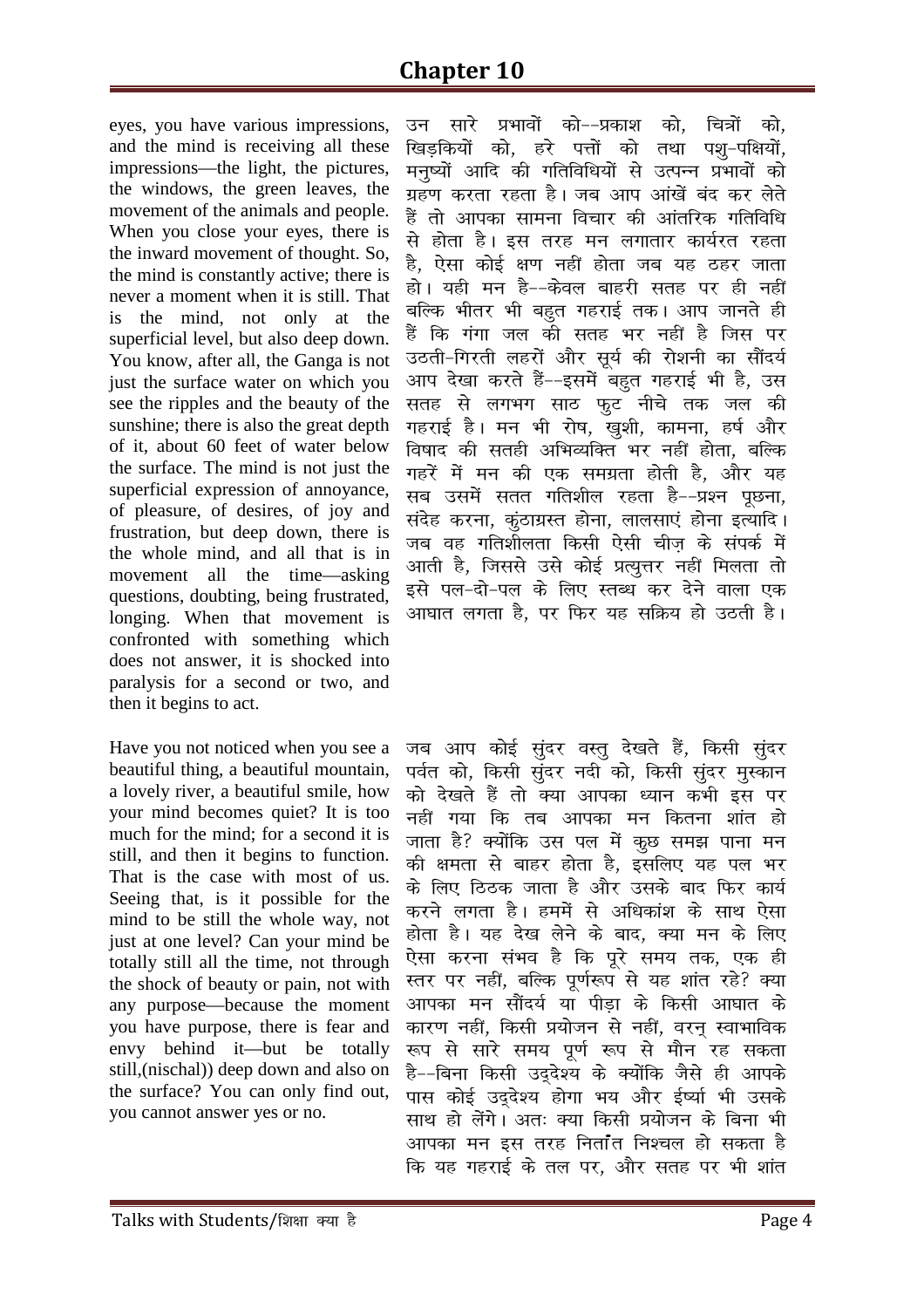हो? आप बस इसका पता लगा सकते हैं, हां अथवा न नहीं कह सकते हैं।

There is real freedom when the mind right through knows its activities, its shades, its lights, its movements, its deliberations, its elations. The very knowing by the mind of all its movements from deep down to the top, the very seeing of it all, is the stilling of the mind. All this has to be very intelligently thought out. watched for, unearthed, so that you know the whole thing that is the mind, so that you are aware of the whole process; then only is the mind really still.

Question: What is jealousy?

Krishnamurti: Don't you know what jealousy is? When you have a tov and the other person has a bigger toy, don't you want that bigger toy? When you have a small bicycle and you see a big beautiful bicycle, don't you want that? That is jealousy. On that jealousy, people live, exploit, multiply.

Please, will the teacher who is responsible for that boy's education explain this to him. Please take the time and the trouble to point out what jealousy is-if you understand what jealousy is yourself.

Jealousy begins in a small way and then one gets drawn into a stream of action, clothed under so many names. We all know jealousy. That little boy wants to know what jealousy is. Do not say it is wrong or right, do not condemn it. Do not tell him it is not desirable to be jealous, that jealousy is ugly, evil. What is evil is your condemnation of it, not jealousy itself. Please explain to him

वास्तविक स्वतंत्रता तब होती है जब मन अपनी गतिविधियों को, अपने अंधेरे और उजले पहलुओं को, क्रियाकलापों को, विकल्पों को, अपनी खुशियों को भलीभांति जानने लगता है। भीतर की गहराइर्यों से लेकर ऊपरी सतह तक की अपनी समस<mark>्</mark>त गतिविधियों को मन जब देख-जान लेता है. तो ऐसा करना ही इसे शांत कर देता है। इस सब के बारे में अत्यंत विवेक से चिंतन किया जाना चाहिए. धैर्यपर्वक इसे देखा जाना चाहिए और इसकी खोजबीन की जानी चाहिए, ताकि आप मन को समग्र रूप से, पूर्ण रूप से जान लें, ताकि आपको इस संपूर्ण प्रक्रिया के प्रति सजग हो सकें, केवल तभी मन वस्तुतः मौन होता है।

प्रश्न: ईर्ष्या क्या है?

कृष्णमूर्ति : क्या आप नहीं जानते कि ईर्ष्या क्या है? जब आपके पास कोई खिलौना होता है पर किसी दुसरे के पास इससे भी बडा खिलौना होता है तो क्या आप भी बड़ा खिलौना नहीं चाहते? जब आपके पास एक छोटी सी साइकिल होती है और आप कहीं एक बड़ी और अधिक सुंदर साइकिल देख लेते हैं तो क्या आप उसे पाना नहीं चाहते हैं? यही ईर्ष्या है। लोग इस ईर्ष्या में ही जीते हैं. इसके चलते एक-दूसरे का शोषण करते हैं और फलते-फूलते हैं।

इस बालक की शिक्षा में लगे शिक्षक कृपया ध्यान देंगे और उसे इस बारे में समझाएंगे? कृपया थोड़ा समय निकालें और उसे यह समझाने का कष्ट करें कि ईर्ष्या क्या है--यदि आप स्वयं यह समझते हों।

ईर्ष्या किसी छोटे से कारण से शुरू होती है और फिर व्यक्ति विभिन्न नामों के आवरण में इसे <u>छिपाकर अनेक तरह के कार्यों में उलझ जाता है।</u> हम सभी ईर्ष्या करना जानते हैं। यह छोटा बालक जानना चाहता है कि ईर्ष्या क्या है। कृपया यह न कहें कि ईर्ष्या करना ठीक है कि गलत है, इसकी निंदा न करें। उसे यह न कहें कि ईर्ष्या करना ठीक नहीं है, ईर्ष्या गंदी, बरी चीज है। यदि कुछ बरा है तो वह है ईर्ष्या की निंदा, न कि ईर्ष्या। कृपया उसे ईर्ष्या का समस्त कार्य-व्यवहार समझाएं, यह कैसे उठती है, हमारा समाज किस प्रकार से ईर्ष्या की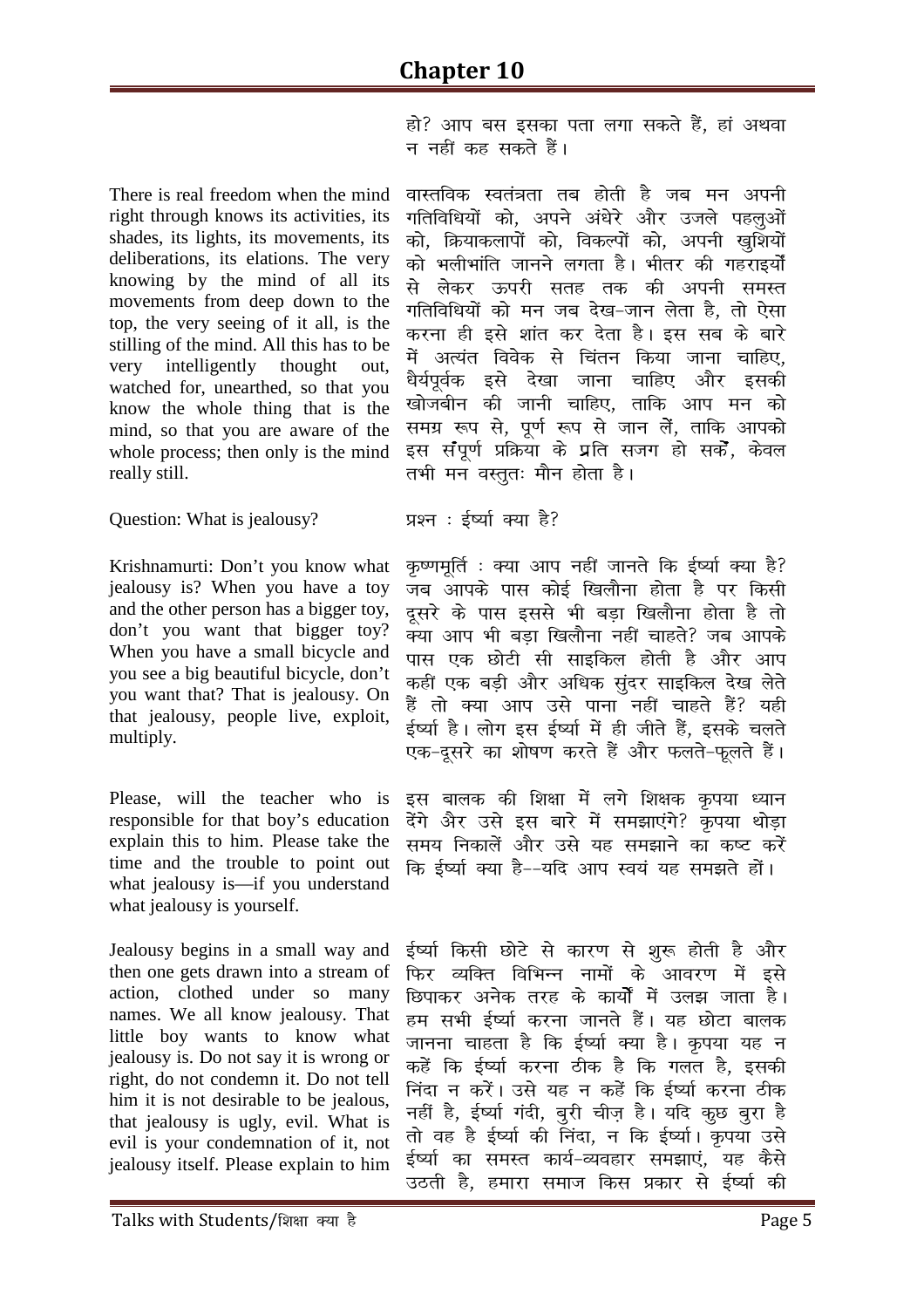## **Chapter 10**

the whole business of jealousy, how it arises, how our society is based on jealousy, how our instincts are based on it, how it shapes all our actions. You do not condemn a map, you do not say the road should not go that way. You do not say that the villages should be here and not there; the villages are there. Similarly you must look at jealousy and not try to push it aside, not try to transform it, not try to make it idealistic.

Jealousy is jealousy. You cannot make it into something else. But if you can look at it, understand it, then it gets transformed; you do not have to do a thing about it. If you can explain this deeply to every boy and girl, we shall produce quite a different generation.

Question: Why do we want to show off and to assure ourselves that we are something?

Krishnamurti: Why do you want to yourself that you assure are something? Why do I want to be sure that I am something?

You know, the maharajah wants to show that he is something. He shows off his cars, his titles, his position, his riches. The professor, the pundit, assures himself that he is somebody through his knowledge. You also want to show that you are somebody in your class with your friends. It is the same thing, on a small scale or a big scale. Why do we do that? Please listen to what I am saying.

If you are inwardly rich, there is no need to show off because that in itself is beautiful. Because inwardly we fear we have nothing, we put on lots of airs. The sannyasi does it, the

नींव पर टिका हुआ है, कैसे हमारी मौलिक प्रवृत्तियां इस पर आश्रित हैं और यह हमारे सारे कृत्यों को किस प्रकार ढालती है। आप किसी नक्शे की निंदा नहीं करते, आप यह नहीं कहते कि इस सड़क को इस तरफ से नहीं गुजरना चाहिए। आप यह नहीं कहते कि गांवों को यहां पर नहीं वहां पर होना चाहिए। इसी तरह से आपको चाहिए कि ईर्ष्या का अवलोकन करें न कि उसकी अवहेलना––उसे रूपांतरित करने का प्रयास न करें, उसे किसी आदर्श में बदलने की चेष्टा नहीं करें।

ईर्ष्या तो ईर्ष्या ही है। इसे बदलकर आप किसी नयी वस्तू का रूप नहीं दे सकते हैं। परंतु यदि आप इसे ध्यान से देखें, इसे समझें, तो यह रूपांतरित हो जाता है. यह अपने आप रूपाँतरित हो जाएगा और आपको इसके लिए कूछ नहीं करना होगा। यदि आप प्रत्येक बालक और बालिका को गहराई से इस बारे में समझा पाएं. तो एक ऐसी पीढी तैयार हो सकेगी जो बिलकुल भिन्न होगी।

प्रश्न : हम किसी भी तरह का दिखावा करना और स्वयं को यह भरोसा दिलाना क्यों चाहते हैं कि हम कुछ खास हैं?

कृष्णमूर्ति : आप अपने आप को यह भरोसा दिलाना ज्यों चाहते हैं कि आप कूछ हैं? मैं इस बारे में सूनिश्चित होना क्यों चाहता हूं कि मैं कूछ हूं?

आप जानते ही हैं कि कोई भी महाराजा ऐसा प्रदर्शित करना चाहता है कि वह विशिष्ट है। वह गौरवपूर्वक अपनी कारों को, अपनी उपाधियों को, अपनी प्रतिष्ठा और ऐश्वर्य को प्रदर्शित करना चाहता है। एक प्रोफेसर, पंडित स्वयं को अपने ज्ञान के सहारे यह भरोसा दिलाता है कि वह कोई है। आप भी अपने मित्रों के बीच कक्षा में यह दिखाना चाहते हैं कि आप भी कृछ हैं। चाहे छोटे पैमाने पर हो या बड़े पैमाने पर, पर है यह एक ही बात। हम .<br>ऐसा क्यों करते हैं? मैं जो कहने जा रहा हूं कृपया उसे ध्यान देकर सुनें।

यदि आप अपने भीतर से समृद्ध हैं तो किसी भी प्रदर्शन की आवश्यकता नहीं होती क्योंकि उसका अपना ही सौंदर्य है। पर हमारे भीतर यह डर होता है कि हम कूछ नहीं हैं, इसलिए हम कूछ होने का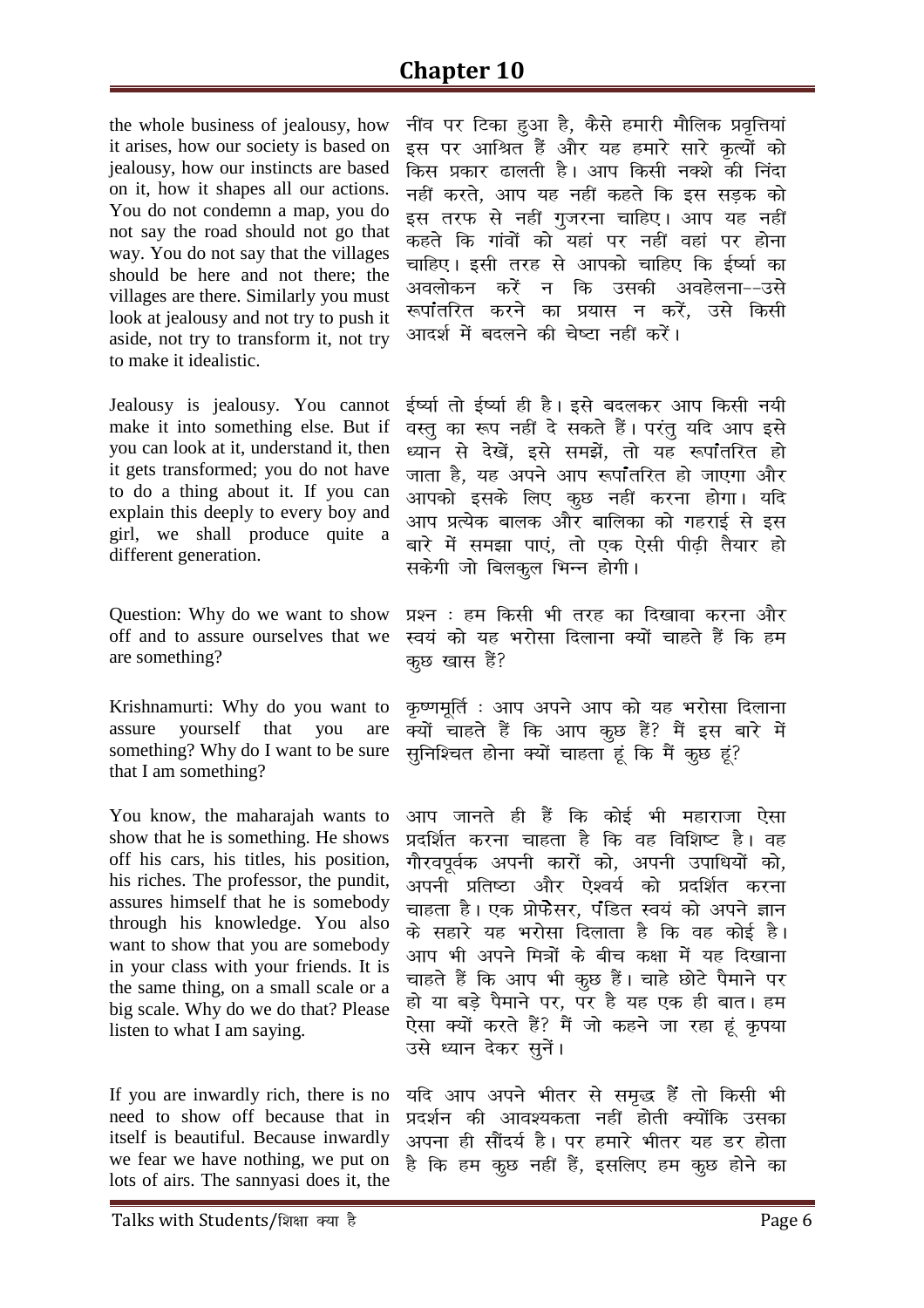prime ministers and the rich men do it. Strip them of their power, their money, their position—they are dull, stupid, empty. So, a person who wants to show off, who wants to be assured that he is somebody, or who tells himself that he is somebody, is really very empty. You know, it is like a drum; you keep on beating it to make a noise, and the noise is the showing off, the assurance that you are somebody. But the drum in itself has no noise, it has to be beaten to produce the noise; in itself it is empty. In yourself you are empty, dull, uncreative; and because you are nothing, you want to assure yourself that you are somebody. That is the movement of envy. But if you say, 'Yes, I am empty, I am poor,' and from there begin not to change but to understand it, to go into it, to delve deeply into it, then you will find riches that are incorruptible. In that movement, there is no assurance that you are somebody because you are nobody. The man who is really nobody, who is nothing in himself, is the only truly happy man.

Question: You have been talking all these days with the idea of bringing about a change in our lives. If you want us to think differently, how is it different from the attitude we have been having so far, to be something which we are not today?

Krishnamurti: The question needs to be made simpler. Your question is: You want us to change and in what way is that different from our own desire to change in the old pattern?

Do I want you to change? If you

*ukVd djus yxrs gSaA laU;klh ,slk djrk gS]*  yधानमंत्री और धनवान लोग भी ऐसा करते हैं। उनसे उनकी सत्ता, उनका धन, उनकी सामाजिक प्रतिष्ठा छीन लें तो वे बुद्धिहीन, मूढ़ और खोखले हो जाएंगे। इसलिए जो व्यक्ति दिखावा करना चाहता *gS] ;k tks ;g lqfuf'pr djuk pkgrk gS fd og dqN gS] vFkok tks vius vki ls ;g dgrk gS fd og dksb Z [kkl O;fDr gS okLro esa vR;ar [kks[kyk*  है। यह ढोल पीटने जैसा है. आप ढोल को इसलिए *ihVrs gSa fd mlls 'kksj gks vkSj 'kksj epkus dk*  मतलब है प्रदर्शन करना, ढिंढोरा पीटना, यह भरोसा पैदा करना कि आप कोई हैं। परंतु ढोल की अपनी *dksb Z vkokt++ ugÈ gksrh] vkokt++ iSnk djus ds fy,*  इसे पीटा जाता है, अपने आप में यह खोखला होता *gSA vius vkiesa vki [kks[kys gSa] ean gSa] ydhj ds Qdhj gSa vkSj pwafd vki dqN Hkh ugÈ gSa] blfy,*  अपने आपको भरोसा दिलाना चाहते हैं कि आप कुछ हैं। ईर्ष्या-देेेेेेष की यही गतिविधि है। लेकिन ्<sub>ठ</sub><br>यदि आप कहते हैं, ''हां मैं खोखला हूं, मेरे पास *कू*छ नहीं है'' और स्थिति को बदलने की चेष्टा नहीं *cfYd mls le>us dk ç;kl djrs gSa] mldk*  अध्ययन करते हैं, उसकी गहराई तक जाते हैं तो वे *laaink,a vkids gkFk yxrh gSa ftUgsa Hkz"V ugÈ fd;k*  जा सकता। ऐसा करना आपको इस बात का कोई *Hkjkslk ugÈ fnyk,xk fd vki fof'k"V gSa D;ksafd vki rks dksb Z gSa gh ugÈA tks euq"; okLro esa dksbZ ugÈ gS] tks vius vkies dqN ugÈ gS dsoy ogh*  सच में सखी है।

*ç'u % bu chrs fnuksa esa bl Hkkouk ls vki gels ppkZ,a djrs jgs gSa fd gekj s thou esa dksbZ परिवर्तन आ सके। यदि आप यह चाहते हैं कि हम क्*छ भिन्न ढंग से विचार करें, तो हम अभी तक जिस ढंग से विचार करते आ रहे हैं उससे वह *fdl çdkj ls fHkUu gS\ vkt tks ge ugÈ gSa og gks ikus ds gekj s fopkj ls og fdl çdkj fHkUu gS\* 

*कृ*ष्णमूर्ति : प्रश्न को थोड़ा सरल बनाया जाए। *vkidk ç'u gS % vki pkgrs gSa fd geesa cnyko आ*ए, यह बदलाव उससे किस प्रकार से भिन्न होगा, *ftls ykus dh bPNk ge iqjkus <kaps esa lksprs gq,*  करते हैं?

change because I want you to *D;k eSa vkiesa cnyko ykuk pkgrk gwa\ ;fn vkiesa cnyko blfy, vkrk gS D;ksafd eSa vkiesa cnyko*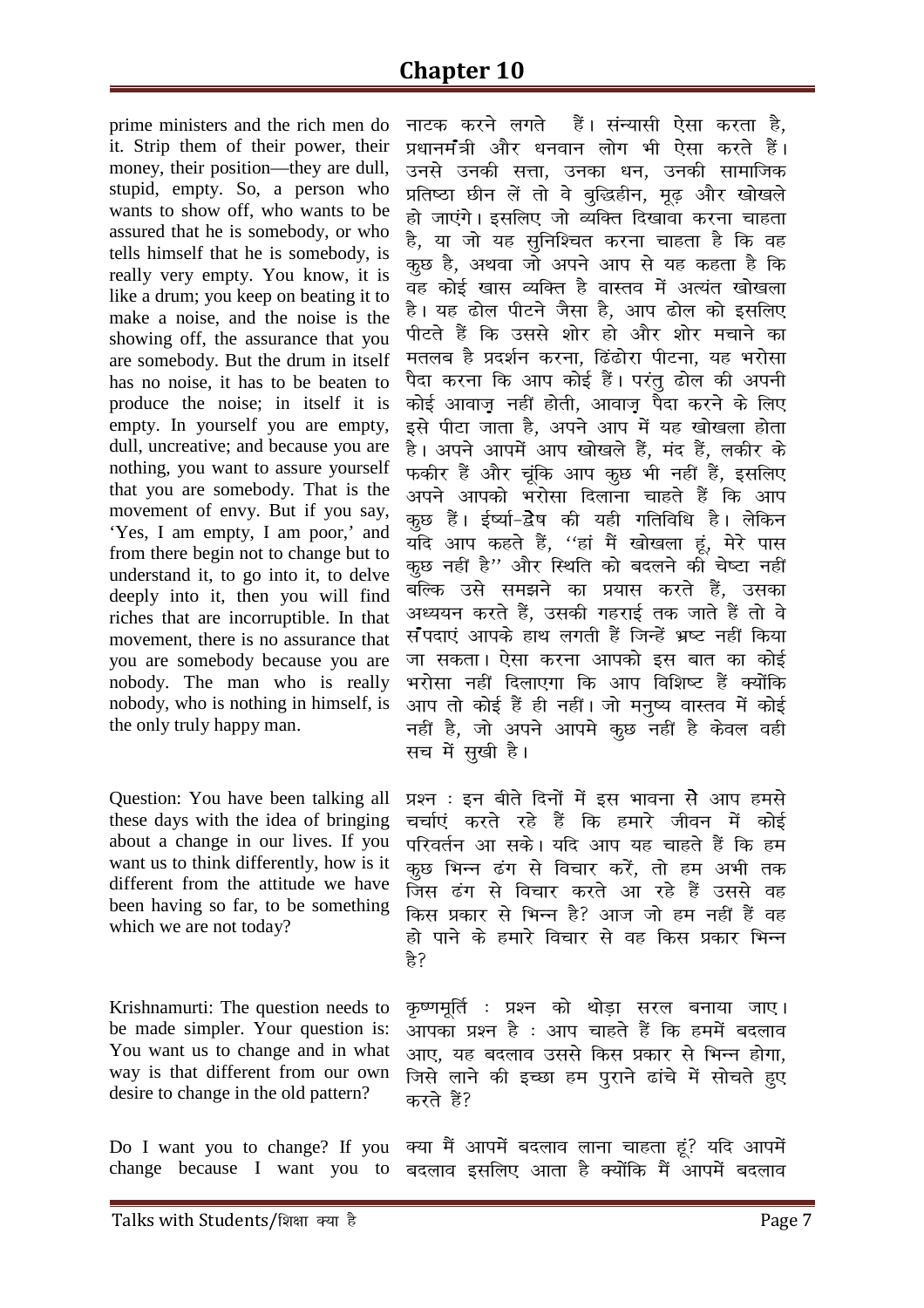change, then that change is the movement of envy, of fear, of reward and punishment. That is, you are this, and you want to change into that because you are being persuaded by me to change into that—which is the movement of jealousy, of fear, of envy. If I realize what I am, just realize without any desire to change, without any desire to condemn, if I can just be that, just see that, then from that there is a totally different action. But to bring about that totally different action, the other movement—the movement of envy, of fear, of condemnation, of comparison—must cease. Is that clear?

Question: At present, we are not thinking in the way that you are thinking. You are talking to us with a view to making us see your way of thinking. Is that not so? Is that not a change that you would like us to bring about in ourselves? There is only a subtle difference between the two. We are not thinking in the way you are thinking because we do not take life in the way you are taking it.

Krishnamurti: The way we generally think is the way in which we have been brought up—in that pattern, in that groove, in that framework. Now, when you realize your thinking is conditioned, is there not a breaking up of that conditioning? When I realize that I am thinking in terms of Communism or Catholicism or Hinduism, is there not a breaking away from that? That is all I am talking about. There is a breaking away, which is quite a different movement from habitual thinking in which there is no change.

*ykuk pkgrk gwa rks oSlk cnyko b Z";kZ dh] Hk; dh] पुरुस्कार की और दंड की गतिविधि ही होगा*। *क्यों*कि आप 'यह' हैं और 'वह' में आप इसलिए *cnyuk pkgrs gSa D;ksafd ^og\* esa cnyus ds fy, eSa*  आपको बाध्य कर रहा हूं--जो वस्तुतः ईर्ष्या, भय एवं द्वेष की ही क्रिया है। यदि <u>म</u>ुझे यह एहसास *gksrk gS fd eSa D;k gwa] flQZ ,glkl gksrk gS] cnyko dh fdlh bPNk ds fcuk] fuank ds fdlh*  भाव के बिना, यदि मैं इसे प्रत्यक्ष रूप से जान लेता हं, देख लेता हं--तब एक पूर्णतः भिन्न गतिविधि ्<br>शुरू हो जाती है<sup>ं</sup>। किंतु ऐसी पूर्णतः भिन्न गतिविधि *'kq: gks lds blds fy, ;g t+:jh gS fd b Z";kZ dh] Hk; dh] fuank djus dh vkSj rqyuk djus dh xfrfof/k dk var gks tk,A D;k ;g Li"V gqvk\* 

*ç'u % vHkh rks fLFkfr ;g fd ge ml rjhds ls fopkj ugÈ dj ikrs ftl rjhds ls vki djrs gSaA*  आप जिस तरीके से चिंतन करते हैं उसे हम समझ सकें इसलिए, हमें सहायता करने की दृष्टि से, आप हमसे चर्चा कर रहे हैं। ऐसा ही है न? क्या यही *og cnyko ugÈ gS ftls ge Lo;a gh vius Hkhrj ला*एं ऐसा आप चाहेंगे? आपके और हमारे चिंतन में कोई सूक्ष्म अंतर है। हम आपके ढंग से चिंतन इसलिए नहीं कर पाते हैं क्योंकि जीवन को आप *ftl çdkj ls ns[krs gSa ge mls ml çdkj ls ugÈ*  देख पाते।

कृष्णमूर्ति : विचार करने का हमारा तरीका प्रायः इस *ij fuHkZj djrk gS fd ge fdu ifjfLFkfr;ksa esa प*ले-बढे हैं--हमारा विचार करने का तरीका उसी *<kaps ds vuq:i] mlh iVjh ij] mlh yhd ij*  हुआ करता है। अब, जैसे ही आपका ध्यान इस पर *tkrk gS fd vkidk lkspuk&fopkjuk laLdkjxzLr gS oSls gh D;k vkidh og laLdkjxzLrrk VwVus ugÈ yxrh gS\ tSls gh eq>s ;g eglwl gksrk gS fd eSa dE;qfuLV ;k dSFkksfyd ;k fganw fopkj/kkjk ds <kaps esa lksprk gwa] D;k rqj ar gh eSa mlls ckgj ugÈ fudyus yxrk\ eSa cl ;gh dg jgk gwaA ,d ,slk ckgj fudyuk gksrk gS tks vH;klxr lksp&fopkj ls furkar fHkUu gksrk gS&&tks fd cnyko ugÈ होता* ।

When we talk of change, we mean we must change from this to that. *tc ge cnyko dh ckr djrs gSa rks gekjk vk'k;*